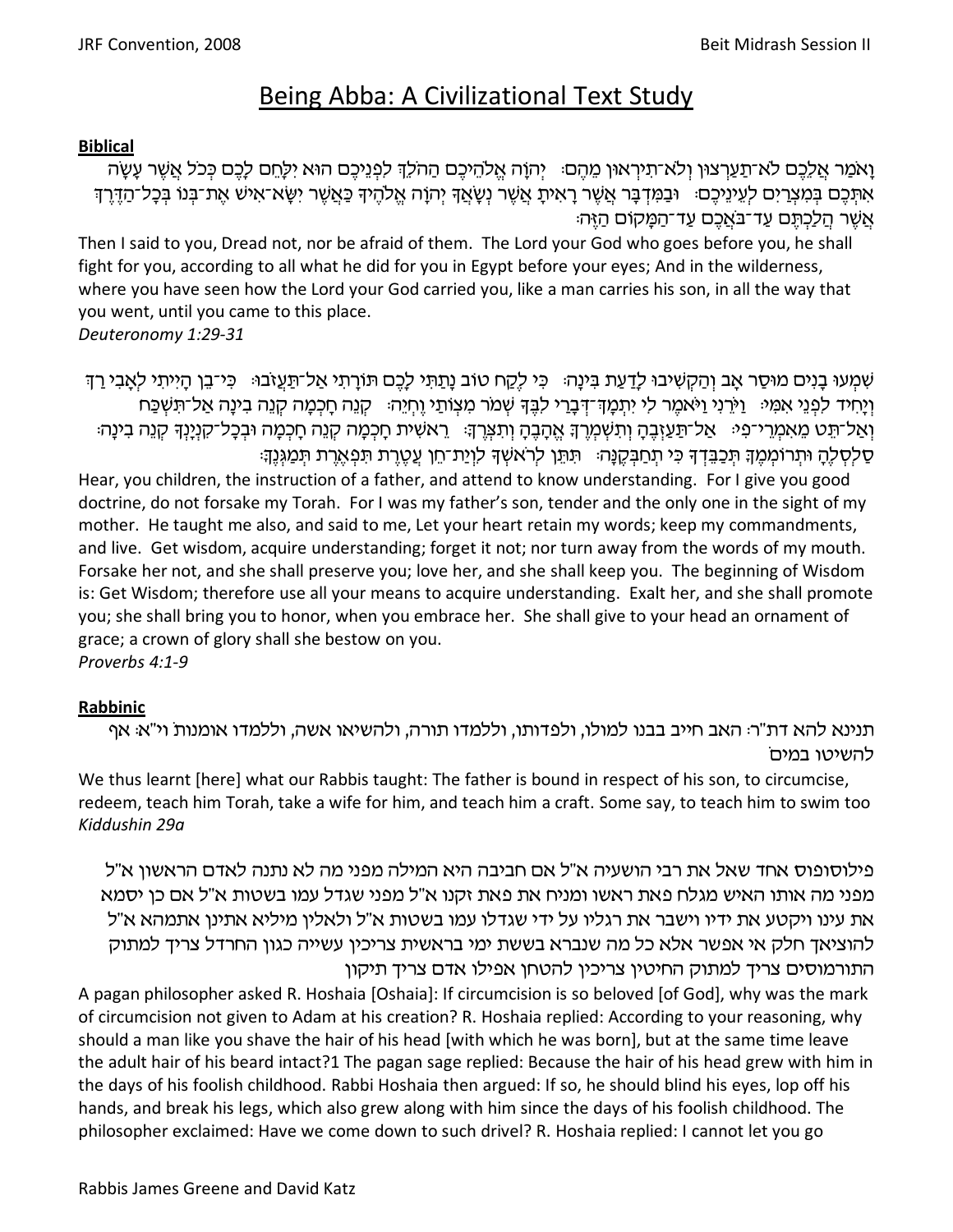without a proper answer. So observe that everything that was created during the six days of creation needs finishing: mustard needs sweetening, vetches [green plants] need sweetening, wheat needs grinding, and even man needs finishing. *Genesis Rabah XI:6*

והמדריך בניו ובנותיו בדרך ישרה, והמשיאן סמוך לפירקן, עליו הכתוב אומר: וידעת כי שלום אהלך To the one who guides his or her sons and daughters in the right path . . . to that person does the verse apply 'And you shall know that there is peace in your tent *Talmud Bavli, Yevamot 62b*

#### **Medieval**

You know, my son, how I swaddled your and brought your up, how I led your in the paths of wisdom and virtue. I fed and clothed your; I spent myself in educating and protecting your. I sacrificed my sleep to make your wise beyond your fellows and to raise your to the highest degree of science and morals. These twelve years I have denied myself the usual pleasures and relaxations of men for your sake, and I still toil for your inheritance. [After the death of his wife the father devoted his time to Samuel, his son.]

I have honored your by providing an extensive library for your use, and have thus relieved your of the necessity to borrow books....

My son! I command your to honor your wife to your utmost capacity. She is intelligent and modest, a daughter of a distinguished and educated family. She is a good housewife and mother, and no spendthrift. Her tastes are simple, whether in food or dress. Remember her assiduous tendance of your in your illness, though she had been brought up in elegance and luxury. Remember how she afterwards reared your son without man or woman to help her...If you would acquire my love, honor her with all your might; do not exercise too severe an authority over her; our Sages [Gittin 6b] have expressly warned men against this. If you give orders or reprove, let your words be gentle. Enough is it if your displeasure is visible in your look; let it not be vented in actual rage. Let your expenditure be well ordered. It is remarked in the *Choice of Pearls* [1: 3] "Expenditure properly managed makes half an income." And there is an olden proverb: "Go to bed without supper and rise without debt." Defile not the honor of your countenance by borrowing; may the Creator save your from that habit! .... *The Ethical Will of Judah in Tibbon, France 1160*

These are the things which my sons and daughters shall do at my request. They shall go to the house of prayer morning and evening, and shall pay special regard to the *tefillah [* the "Eighteen Benedictions"] and the *shema* [Deuteronomy 6:4]. So soon as the service is over, they shall occupy themselves a little with the Torah [the Pentateuch], the Psalms, or with works of charity. Their business must be conducted honestly, in their dealings both with Jew and Gentile. They must be gentle in their manners and prompt to accede to every honorable request. They must not talk more than is necessary; by this will they be saved from slander, falsehood, and frivolity. They shall give an exact tithe of all their possessions: they shall never turn away a poor man empty-handed, but must give him what they can, be it much or little. If he beg a lodging over night, and they know him not, let them provide him with the wherewithal to pay an innkeeper. Thus shall they satisfy the needs of the poor in every possible way....

I earnestly beg my children to be tolerant and humble to all, as I was throughout my life. Should cause for dissension present itself, be slow to accept the quarrel; seek peace and pursue it with all the vigor at your command. Even if you suffer loss thereby, forbear and forgive, for God has many ways of feeding and sustaining His creatures. To the slanderer do not retaliate with counterattack; and though it